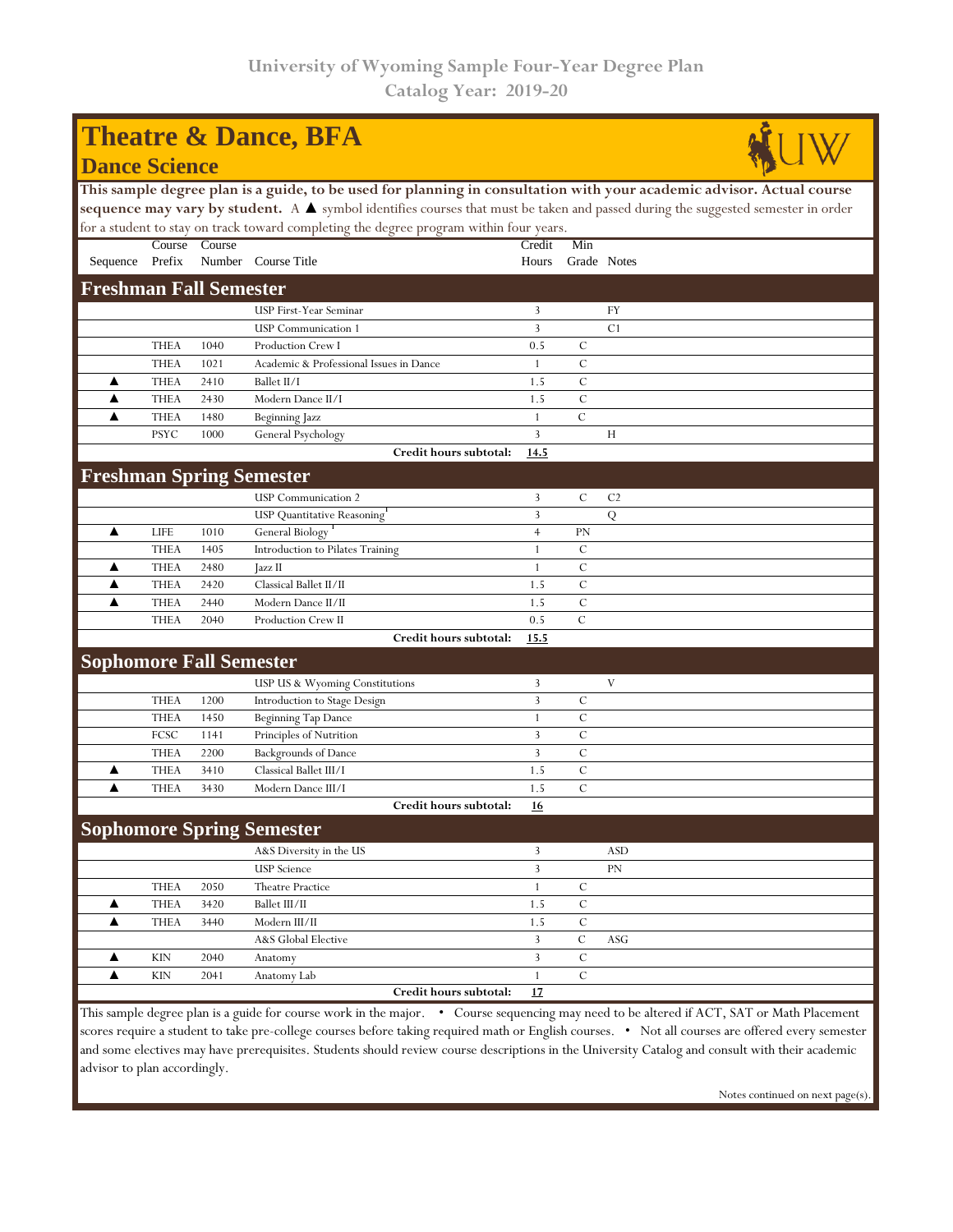| <b>Theatre &amp; Dance, BFA</b> |             |        |                                                           |                |                |                                               |  |  |  |  |
|---------------------------------|-------------|--------|-----------------------------------------------------------|----------------|----------------|-----------------------------------------------|--|--|--|--|
| <b>Dance Science</b>            |             |        |                                                           |                |                |                                               |  |  |  |  |
|                                 | Course      | Course |                                                           | Credit         | Min            |                                               |  |  |  |  |
| Sequence Prefix                 |             |        | Number Course Title                                       | Hours          | Grade Notes    |                                               |  |  |  |  |
| <b>Junior Fall Semester</b>     |             |        |                                                           |                |                |                                               |  |  |  |  |
|                                 |             |        | USP Human Culture (Language <sup>2</sup> )                | $\overline{4}$ |                | H                                             |  |  |  |  |
| ▲                               | <b>THEA</b> | 3021   | Foundations of Dance Pedagogy                             | $\mathbf{1}$   | $\mathbf C$    |                                               |  |  |  |  |
|                                 | <b>THEA</b> | 3480   | Jazz III                                                  | $\mathbf{1}$   | $\mathsf{C}$   |                                               |  |  |  |  |
|                                 | <b>THEA</b> | 4010   | Adanced Ballet <sup>5</sup>                               | $\overline{2}$ | $\mathcal{C}$  | Variable credit: 1-3 credits.                 |  |  |  |  |
|                                 | <b>THEA</b> | 4030   | Advanced Modern Dance                                     | $\overline{2}$ | $\mathcal{C}$  | Variable credit: 1-3 credits.                 |  |  |  |  |
| ▲                               | <b>THEA</b> | 4250   | <b>Beginning Dance Composition</b>                        | $\overline{2}$ | $\mathcal{C}$  | Offered alternate years                       |  |  |  |  |
|                                 | <b>KIN</b>  | 3034   | Lifespan Motor Development                                | 3              | $\mathcal{C}$  | Can substitute KINH 4030 Motor Behavior       |  |  |  |  |
|                                 | <b>KIN</b>  | 3050   | Prevention & Care of Athletic Injuries                    | $\overline{2}$ | $\mathcal{C}$  |                                               |  |  |  |  |
|                                 |             |        | Credit hours subtotal:                                    | 17             |                |                                               |  |  |  |  |
| <b>Junior Spring Semester</b>   |             |        |                                                           |                |                |                                               |  |  |  |  |
|                                 |             |        | Language $\frac{2}{x}$                                    | $\overline{4}$ | С              | H                                             |  |  |  |  |
|                                 | <b>THEA</b> | 4010   | <b>Advanced Ballet</b>                                    | $\overline{2}$ | $\mathcal{C}$  | Variable credit: 1-3 hours                    |  |  |  |  |
|                                 | <b>THEA</b> | 4030   | <b>Advanced Modern Dance</b>                              | $\overline{2}$ | $\mathcal{C}$  | Variable credit: 1-3 hours                    |  |  |  |  |
|                                 | <b>THEA</b> | 4260   | Intermediate Dance Composition                            | $\overline{2}$ | $\mathcal{C}$  | Offered alternate years                       |  |  |  |  |
|                                 | <b>THEA</b> | 4880   | Advanced Theatre Practice: Pedegogy I                     | $\mathbf{1}$   | $\mathcal{C}$  |                                               |  |  |  |  |
|                                 | <b>KIN</b>  | 3037   | Sports Psychology                                         | $\overline{3}$ | $\mathcal{C}$  | Can substitute KIN 3038 (Exercise Psychology) |  |  |  |  |
|                                 | <b>THEA</b> | 3100   | Kinesiology for Dance                                     | $\overline{3}$ | $\overline{C}$ |                                               |  |  |  |  |
|                                 |             |        | Credit hours subtotal:                                    | 17             |                |                                               |  |  |  |  |
| <b>Senior Fall Semester</b>     |             |        |                                                           |                |                |                                               |  |  |  |  |
|                                 | <b>THEA</b> | 4010   | <b>Advanced Ballet</b>                                    | $\overline{2}$ | C              | Variable credit: 1-3 hours                    |  |  |  |  |
|                                 | <b>THEA</b> | 4030   | <b>Advanced Modern Dance</b>                              | $\overline{2}$ | $\mathcal{C}$  | Variable credit: 1-3 hours                    |  |  |  |  |
|                                 | <b>THEA</b> | 4200   | 20th Century Dance                                        | 3              | $\mathcal{C}$  | C <sub>3</sub>                                |  |  |  |  |
|                                 | <b>THEA</b> | 4990   | Research in Theatre <sup>3</sup>                          | 3              | $\mathcal{C}$  |                                               |  |  |  |  |
|                                 |             |        | Upper Division Elective in FCSC, KIN or PSYC <sup>4</sup> | 3              | $\mathcal{C}$  |                                               |  |  |  |  |
|                                 |             |        | Elective                                                  | 3              |                |                                               |  |  |  |  |
|                                 |             |        | Credit hours subtotal:                                    | 16             |                |                                               |  |  |  |  |
| <b>Senior Spring Semester</b>   |             |        |                                                           |                |                |                                               |  |  |  |  |
|                                 |             |        | Upper Division Elective in FCSC, KIN or PSYC <sup>4</sup> | $\overline{3}$ | $\cal C$       |                                               |  |  |  |  |
|                                 |             |        | Electives                                                 | 14             | $\mathcal{C}$  |                                               |  |  |  |  |
|                                 |             |        | Credit hours subtotal:                                    | 17             |                |                                               |  |  |  |  |
|                                 |             |        | <b>TOTAL CREDIT HOURS</b>                                 | 130            |                |                                               |  |  |  |  |

**University of Wyoming requirements:**

Students must have a minimum cumulative GPA of 2.0 to graduate. • Students must complete 42 hours of upper division (3000-level or above) coursework, 30 of which must be from the University of Wyoming. • Courses must be taken for a letter grade unless offered only for S/U. • University Studies Program (USP) Human Culture (H) and Physical & Natural World (PN) courses must be taken outside of the major subject, but can be cross-listed with the major.

## **College of Arts and Sciences requirements:**

Students must take two "core" courses in addition to UW's University Studies Program requirements: Diversity in the United States (ASD) and Global Awareness (ASG). • No more than 60 hours in the major subject may be used toward the 120 credit hours required for graduation. • At least 30 hours in the major subject must be completed with a grade of C or better (the major may require more).

Notes continued on next page(s).